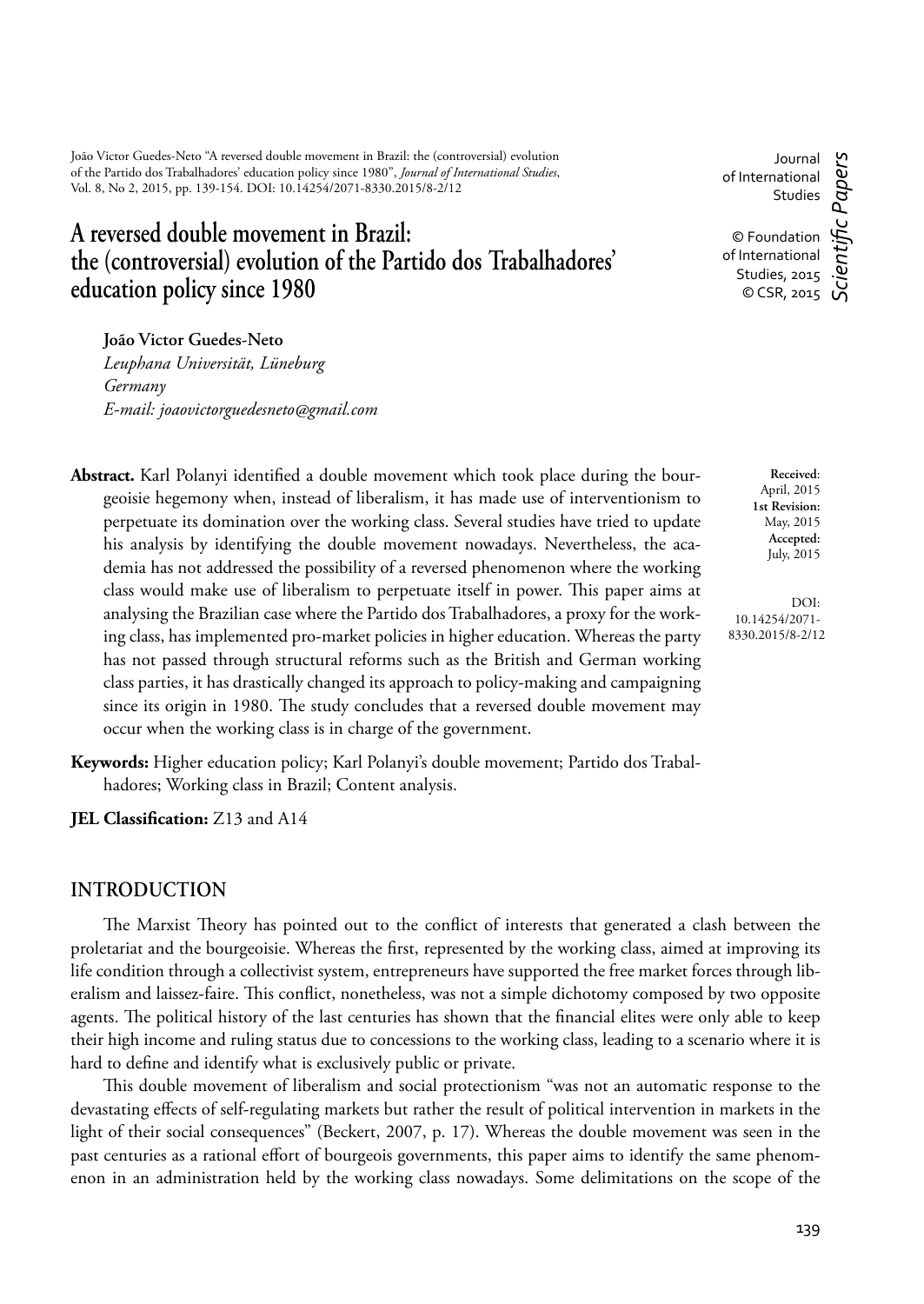research must be done, though. First, article focuses on a representative democracy, governed by political parties where the proletariat is represented by a worker's party. In this regards, the Brazilian experience evidences a potential case study as the Partido dos Trabalhadores (PT) has managed to win three sequential elections since 2002. Also, the article exclusively uses cases of higher education policy due to its importance to the party as evidenced through its election programmes (PARTIDO DOS TRABALHADORES, 2002c).

There has been extensive research efforts done on the topic of double movements. Silver and Arrighi (2003), for example, analysed its existence in the late twentieth and early twenty-first century in the United States. Ben-Porat (2013) based his analysis in the Middle East and Levien (2007) in India. Nevertheless the academia did not addressed the issue by trying to perceive the phenomenon in reverse, as not the bourgeoisie making use of interventionism, but the working class adhering to liberalism. Therefore, this paper is aimed at using the Partido dos Trabalhadores' experience to cover this gap.

In order to test the main hypothesis - the existence of a double movement during PT's government, we have analysed the general ideological differences expressed through the party's manifesto (Partido dos Trabalhadores, 1980) launched in the party's foundation in 1980, and the "Letter to the Brazilian people" (Silva, 2002a), written by PT's main leader and Brazil's former president, Luiz Inácio "Lula" da Silva, as a way of improving its image toward the electorate (Miguel, 2006).

A content analysis was performed to reach this study's aim. Following Bardin's (2013) method, a set of categories was created diving education policies into market- or socialist-oriented. The electoral programmes of 1989, 1994, 1998 and 2002 were used as analysis object. Every time the topic education was mentioned, it was tagged and included in a category. By the end, they were compared to the major policies implemented by the party since 2003. The double movement was supposed to be identified in case there was a shift from socialist-oriented to market-oriented policies, and if the implemented policies majorly reflected marketoriented proposals. This method was chosen as while the election programmes shows the party's intentions when in opposition, its practices in power are a clearer evidence of its behaviour. Furthermore, comparing its proposed policies to the implemented ones allows us to infer whether they were previously desired or a result of political dialogue with different parties.

This paper is divided into four sessions, besides this introduction. The next one reviews Polanyi's theory and builds the methodology based on the literature of political representation. The third one presents the analysis done over the party's electoral programmes. In the fourth, the Partido dos Trabalhadores' implemented policies are discussed and crosschecked with the proposals' evolution. In the final remarks, a comparison with the working class core values and the outcomes of PT's government permit us to infer that a double movement indeed existed, as instead of preserving itself as a programmatic socialist party, PT has constantly interacted with the market, being influenced by the private sector to implement policies that benefited both the working class and the bourgeoisie.

# **THEORY AND METHODOLOGY**

The influence of the working class over State action was boosted in the nineteenth century when universal suffrage became fairly common (Polanyi, 2001, p. 133). It wasn't, though, the first period when this specific class was benefited from government intervention. In the XVI century, the British crown has adopted both the Statute of Artificers and the Poor Law. Since then, as Polanyi (2001, pp. 70-71) described, several European countries started implementing different kinds of regulation and protectionist policies until lib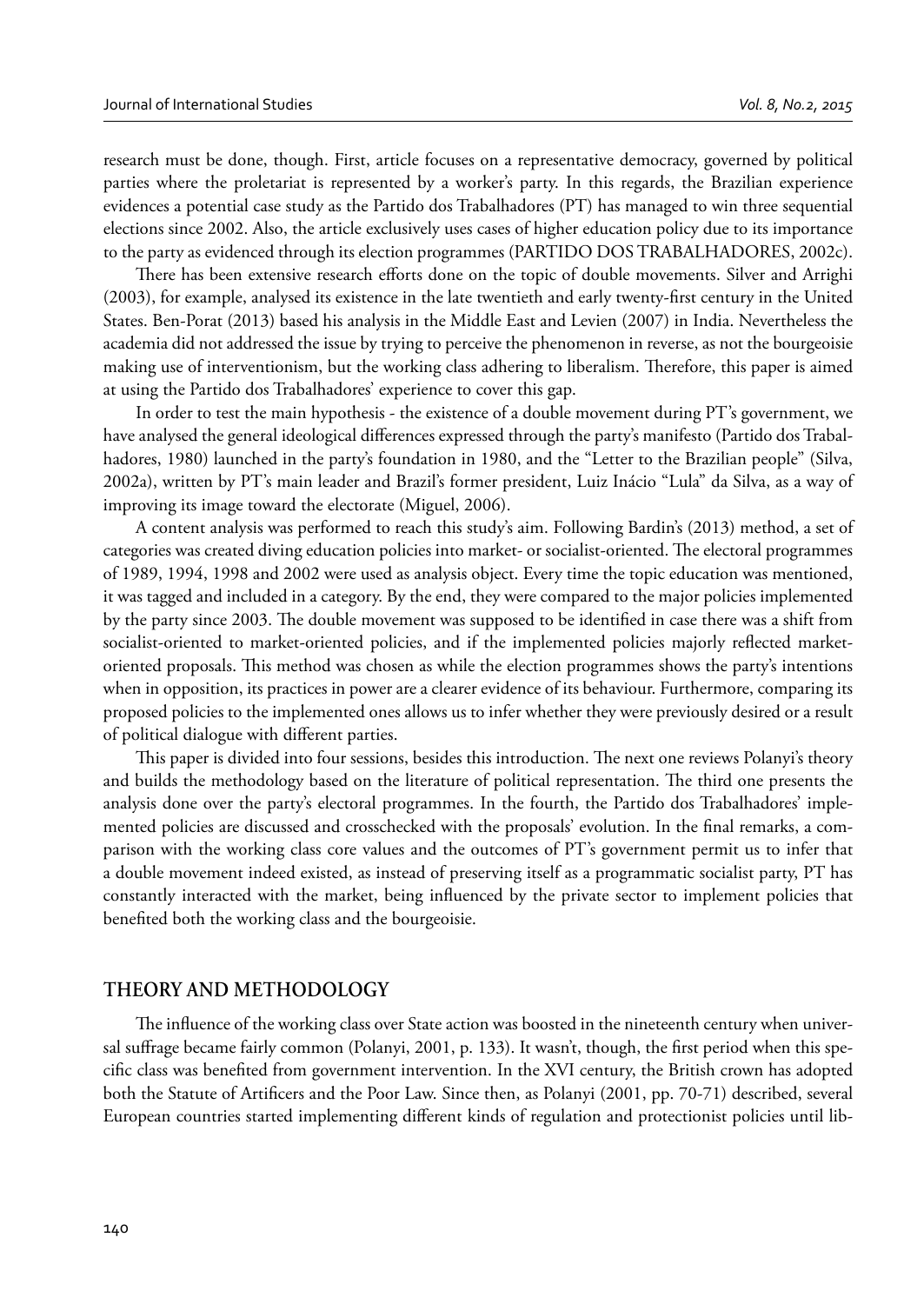eralism became a mainstream ideology. Nonetheless, the idea of *laissez-faire* has not resisted for a long time, giving birth to a double movement:

while on the one hand markets spread all over the face of the globe and the amount of goods involved grew to unbelievable proportions, on the other hand a network of measures and policies was integrated into powerful institutions designed to check the action of the market relative to labor, land and money (Polanyi, 2001, p. 76).

Once a purely liberal model wasn't able to promote stability, these "powerful institutions" were the State bureaucracy and intervention aimed at satisfying the interests from both the working class and the bourgeoisie while keeping the capitalist system alive. Polanyi (2001, pp. 141-142) also drew attention to the fact that this double movement was desired by neither liberals nor socialists:

Liberal writers like Spencer and Sumner, Mises and Lippmann offer an account of the double movement substantially similar to our own, but they put an entirely different interpretation on it. While in our view the concept of a self-regulating market was Utopian, and its progress was stopped by the realistic self-protection of society, in their view all protectionism was a mistake due to impatience, greed, and shortsightedness, but for which the market would have resolved its difficulties (Polanyi, 2001, pp. 141-142).

It is possible to infer a high level of rationality from the bourgeoisie as Polanyi (2001, p. 150) has suggested that "far from excluding intervention, in effect, [freedom of trade] demanded such [State] action, and that liberals themselves regularly called for compulsory action on the part of the state as in the case of trade union law and antitrust laws". As the author further suggested, this double movement was a mechanism used by the financial elite to perpetuate its domination over the working class (Polanyi, 2001:151-162). Beckert (2007, p. 17) agreed with this understanding of rationality, as already mentioned, and Neale (1990, pp. 146-147) added that

instrumentalists argue that new ways of organizing the affairs of society emerge as people perceive a problem and then try out solutions, adopting those that seems to solve the problem and rejecting those that appear to bring more harm than good. Solutions, of course, give rise to new problems, so that the process never ends. (...) Polanyi's analysis of the 'double movement' in economic reform fits perfectly into this institutionalist view. The attempt to establish a totally autonomous, self-regulating market system was a conscious effort to find a solution to the perceived problem (...). It was (...) the experience with the self-regulating market system (SRMS) that led different sorts of people, each sort responding to its own experience with the SRMS, to search for solutions to the newly emerging problems: factory acts, sanitary regulations, legalization of labour unions.

In other words, individuals have proposed non-interventionism as a response to a specific situation. The new scenario has led to different problems, which were tackled by State action as a rational effort of the bourgeoisie to maintain its dominant status. Thus, Polanyi's double movement was not an automatic response of society, but a rational attitude of the ruling agents.

A similar approach to this phenomenon is defined by Habermas (1991, p. 142) as the destruction of the bourgeois public sphere, which is the separation of state and society through a "dialectic of a progressive 'societalization' of the state simultaneously with an increasing 'stateification' of society". As he explains,

interventionism had its origin in the transfer onto a political level of such conflicts of interest as could no longer be settled within the private sphere alone. Consequently, in the long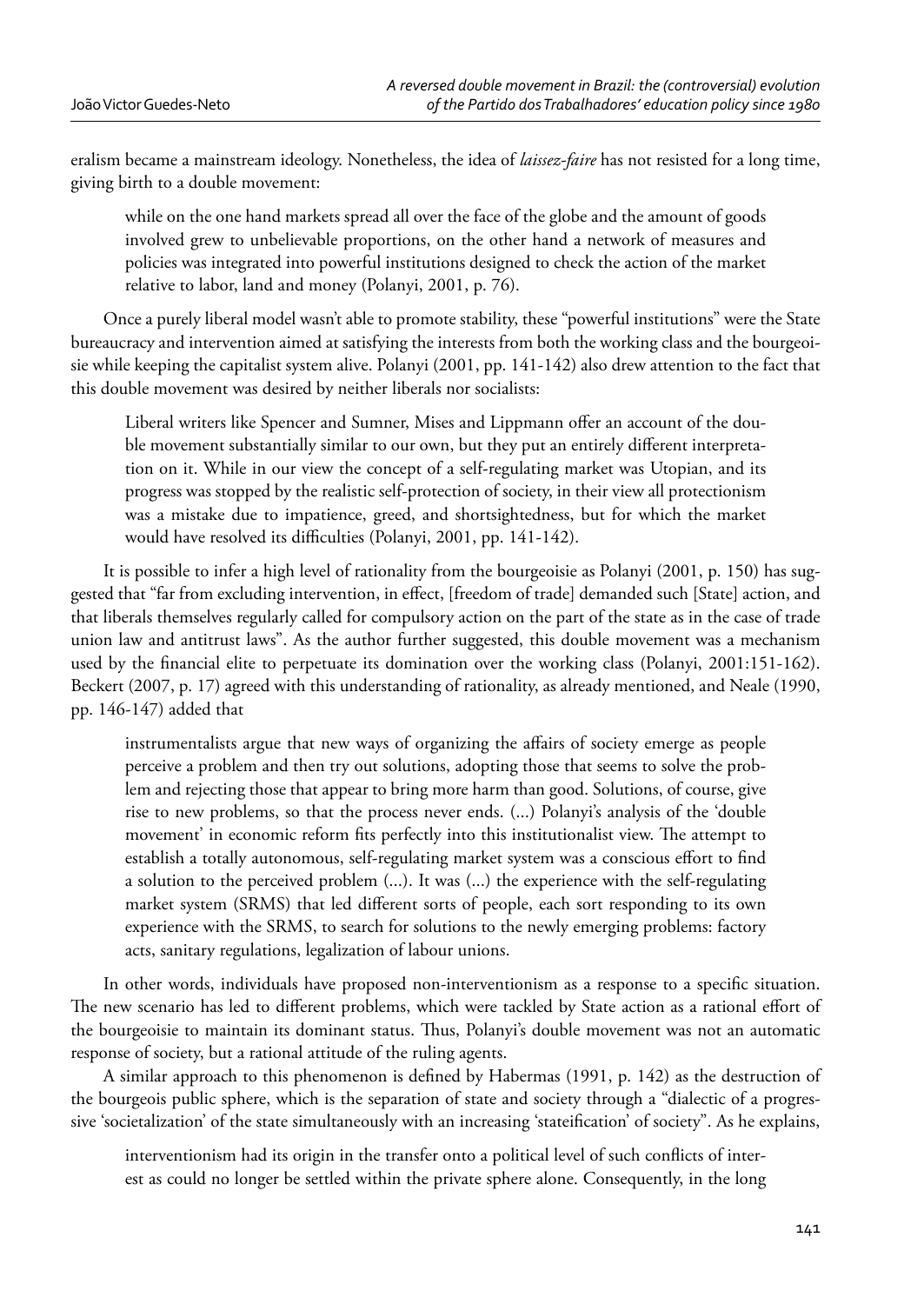run state intervention in the sphere of society found its counterpart in the transfer of public functions to private corporate bodies. Likewise, the opposite process of a substitution of state authority by the power of society was connected to the extension of public authority over sectors of the private realm (Habermas, 1991, p. 142).

Once again, it is noted that the inefficiency of a non-interventionist State was intentionally tackled by the ruling agents through a process of progressive linkage between the public and the private, or the State and the society. Habermas (1991, pp. 144-147) further explored this double movement identifying the interests of the ruling classes as setting a State whose role was "as strong as the interests of the bourgeoisie required it to be in a given political and social situation". Interventionism is seen, once again, as a rational effort aimed at the perpetuation of the capitalist system and its prevailing classes.

If this double movement was intentionally used to perpetuate the domination of a ruling class when the bourgeoisie was in charge of the government, is it possible that a similar double movement takes place in a working class administration as a way of consolidating a worker's party dominance?

The hypothesis supported by us is that, yes, the ruling class may intentionally make use of a double movement aiming at perpetuating itself in power even when it is led by the working class. It is interesting to recall what Bastiat (2007, p. 6) wrote about the issue in 1850:

It is in the nature of men to rise against the injustice of which they are the victims. When, therefore, plunder is organized by law, for the profit of those who perpetrate it, all the plundered classes tend, either by peaceful or revolutionary means, to enter in some way into the manufacturing of laws. These classes, according to the degree of enlightenment at which they have arrived, may propose to themselves two very different ends, when they thus attempt the attainment of their political rights; either they may wish to put an end to lawful plunder, or they may desire to take part in it (BASTIAT, 2007, p. 6).

Avoiding the risk of falling into Bastiat's radicalism of dividing political actors into only two welldefined contrasting groups, his statement is seem as helpful to understand the interest of the working class in achieving the government and, thus, keeping its ruling status. Nevertheless, this double movement shall not be understood as the only path to a proletariat government as experiences such as Cuba and the Soviet Union may be argued as programmatic socialist models.

As suggested in the question, a delimitation will be done in regards of the ruling group. Instead of considering a wide variety of dominance approaches, we will restrict ourselves to a representative democracy which "has long been associated, and indeed equated with, party government (...) because they were unrivalled in their representation functions and, in particular, because they were the vehicles of previously unenfranchised groups" (Strom and Muller, 1999, p. 2). Thereby, as a proxy, the working class as a ruling actor will be identified as the workers' party holding the presidency office. The specific case chosen for the analysis was the Brazilian Partido dos Trabalhadores. As presented in a later moment, the decision was based on the party's recent success and its political decision to maintain its structural uniformity along the years in comparison to its foundation - at least in regards of its internal documents and procedures (Singer, 2010, p. 108).

The last delimitation regards the policy segment to be studied. As evidenced through the party's manifesto (Partido dos Trabalhadores, 2002c), higher education policy was one of the most important foci of the party's administration. In order to understand it, a historical overview will be detailed through the analysis of the party's election programmes since 1989, when it has first run for the country's presidency. Since 2003, when the party has reached the presidential office, the administration's policies will be compared to both the previous proposals and the working class creed, represented by Partido dos Trabalhadores' original mani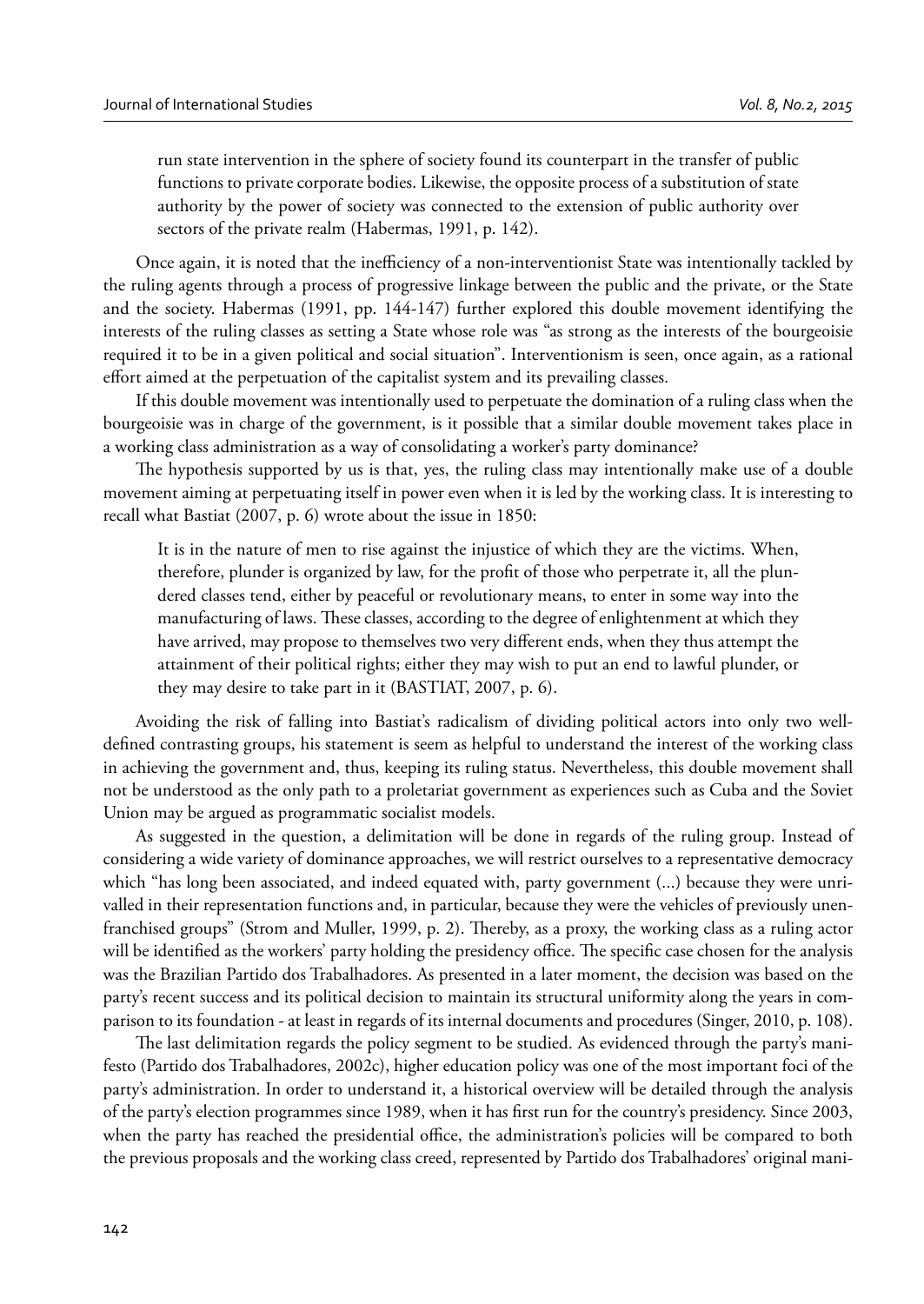festo (Partido dos Trabalhadores, 1980). The historical perspective will help us to understand the potential changes occurred during time and the policy outcomes of the working class after a decade in power.

As previously mentioned, this study will be oriented by Bardin's (2013) content analysis, done through a process of five stages: 1) first reading of all the electoral programs; 2) definition of categories (major policy proposals and ideological orientation); 3) second reading and separation of proposals according to the categories; 4) mapping the presence or absence of certain policies in each program; 5) comparison of these proposals with the implemented policies after 2013.

The confirmation of a double movement existing in a scenario of working class domination will be achieved if the party's attitude in the government includes actions that follows both socialism through expanding the State's size and the promotion of the private sector's rise through a stronger linkage between the State and the market.

# **PT'S PROPOSALS FOR HIGHER EDUCATION**

A clear distance separates the party's manifesto approved in 1980 (Partido dos Trabalhadores, 1980) and the "Letter to the Brazilian People" released in 2002 by the its presidential candidate (Silva, 2002a). While the first one was marked by a Marxist rhetoric affirming that the party came "from the emancipation will of the popular masses" as the "decision of the exploited ones to fight against an economic and political system that cannot solve its problems, once it only exists to benefit the privileged minority" (Partido dos Trabalhadores, 1980, p. 2); the second highlighted the importance of economic stability and orthodox policies as the only path to economic growth, counting on "the development of our huge market to revitalise and boost the economy" (Silva, 2002a, p. 4).

Whereas Miguel (2002) understood this move as a way of softening the party's radicalism in order to achieve the presidential office, this dichotomy was reproached by Munck (2010, p. 222) who affirmed that "political representation through the Partido dos Trabalhadores has become a double edged sword as the latter is seen to be presiding over a government which has not delivered on its promises". It regards both the shift promoted by 2002's letter and the policies implemented since 2003 when the party had started its three-term presidency.

Singer (2010, pp. 108-109) named the influence of Lula's letter over the party's behaviour as Partido dos Trabalhadores' "second soul". Nevertheless, he affirms, it hadn't suppressed the "first soul", once PT has never rebuilt its historical foundations as the worker's parties did in Germany and in the United Kingdom. The Partido dos Trabalhadores, differently than the others, stills declares itself as a socialist organisation in favour of the social property of the production means (Singer, 2010, p. 108).

Whilst both the original manifesto and Silva's letter have a generic content avoiding specific policy proposals, the election programmes launched in 1989, 1994, 1998 and 2002 had exposed how the party aimed to put its ideology in practice if elected to the presidency. The specific proposals for higher education will be analysed in the next items.

#### **Election Program of 1989**

In the first election program since its foundation, PT showed policy proposals in great accordance to its manifesto's ideology. It has attacked the fact that "education (...) turned itself into a market and excludes the majority" aiming "to build a people's public school, where everyone can join, stay and conclude, participating in its management". It proposed to expand the public education sector aiming to achieve, in 10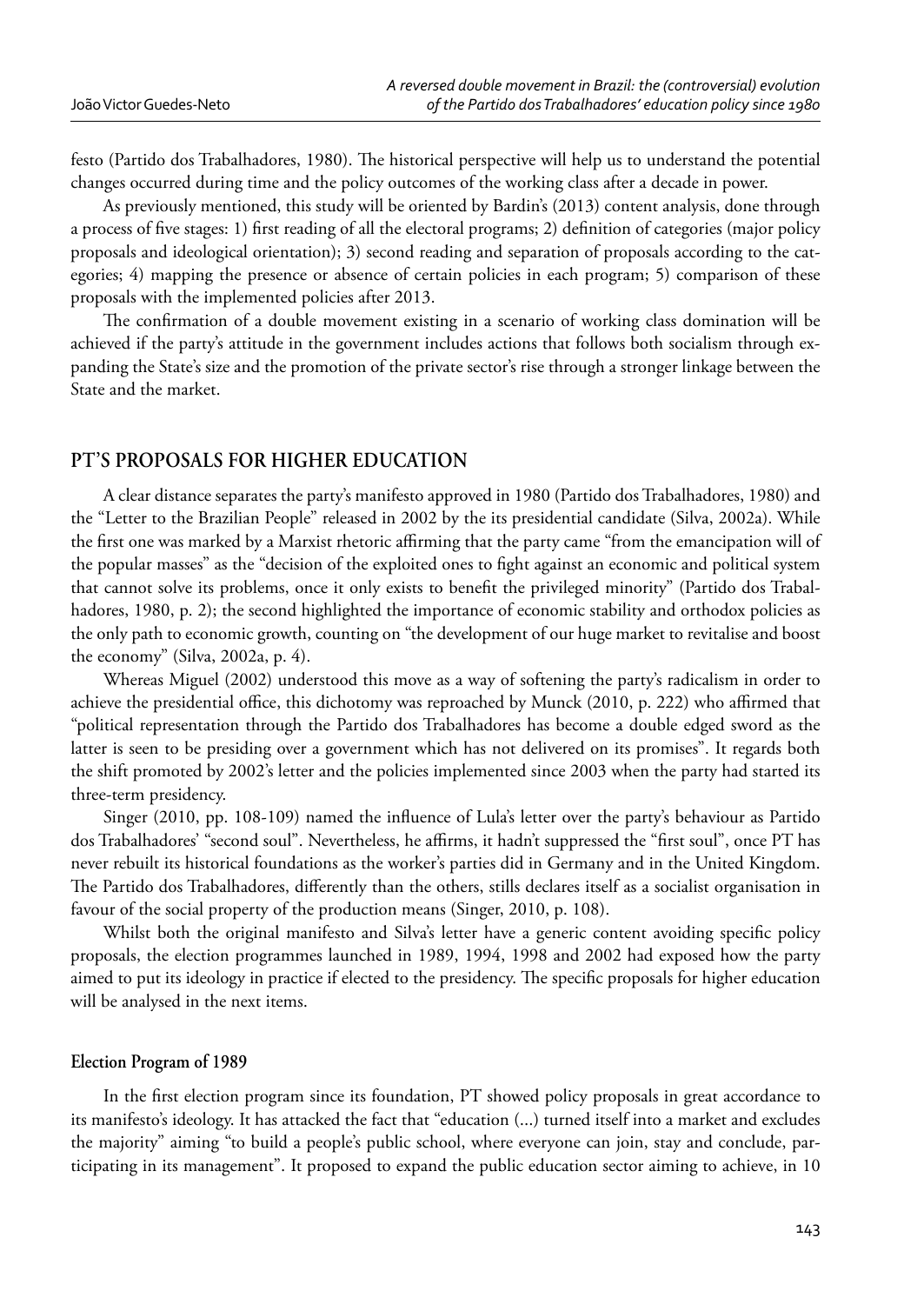years, a status of exclusivity, shutting down the private sector. All the schools would be managed by elected councils, guided by national parameters and supported by educative shows on TV and radio (Partido dos Trabalhadores, 1989a, p. 13-15)

In regards of expanding the educational supply, it affirmed the importance "to break with the 'short' blanket' logic, where resources were taken from some sectors (as from public universities), to invest in others, as primary schools". More resources were demanded in order to avoid the current model of "lowering costs by multiplying miserable schools with underpaid professionals" (Partido dos Trabalhadores, 1989b, p. 30).

Great attention is directed to criticise the private sector. The document highlighted that 80% of the enrolments in higher education took place in private institutions, where "traditional elite schools, many of them managed by religious groups", competed in a market ruled by companies that have transformed education in a merchandise. Following this, the government was attacked for benefiting entrepreneurs by subsiding private education with the resources that should be used to fund the public sector. As the party affirmed, this scheme, seen as corruptive, should cease to exist in favour of an exclusively state-owned system (Partido dos Trabalhadores, 1989b, p. 30-33).

# **Election Program of 1994**

The criticism on the market was not so strong in 1994. The party committed itself to respect the "constitutional principle of freedom of education" while proposed stronger regulation and specifi c demands in order to grant licences that would permit the establishment and operation of private schools. At the same time, the public sector would be aimed at universalising education whereas minorities, such as women and black people, should be equally included. Granting access to low-income families would include a minimum wage program in order to school children that otherwise would have to dedicate their time to work, take care of family members or even spend excessive resources in transportation or school supplies (Partido dos Trabalhadores, 1994, p. 82-95).

In regards of higher education, the proposals included an increase in 30% in the supply of nocturnal courses in public universities, the establishment of new institutions in regions in need, new enrolment conditions, new investments in communication tools (such as ration and TV stations) in universities, and resources to develop a national plan of Science & Technology. In order to fund it, the sectoral budget would be fixed to 10% of the country's Gross Domestic Product. (Partido dos Trabalhadores, 1994, p. 82-95).

#### **Election Program of 1998**

Although pointed out as a key priority (Partido dos Trabalhadores, 1998c, p. 5), education was not deeply discussed in PT's election program of 1998. Its content evidenced a concern with reducing social inequalities and the importance of education lied as a tool to insert the working class in the job market. The main policy would be the development of a national fund called Fundo Nacional de Emprego e Educação Profissional (FNEEP) which would be composed by R\$34 billion directed to implement "public policies directed to education and professional capacity building, labour intermediation, unemployment pension and jobs generation" (Partido dos Trabalhadores, 1998a, p. 13-14). Whereas vocational and professional education would be promoted through FNEEP, higher education was only mentioned as part of a Science & Technology policy aimed at developing the health sector (Partido dos Trabalhadores, 1998b, p. 6).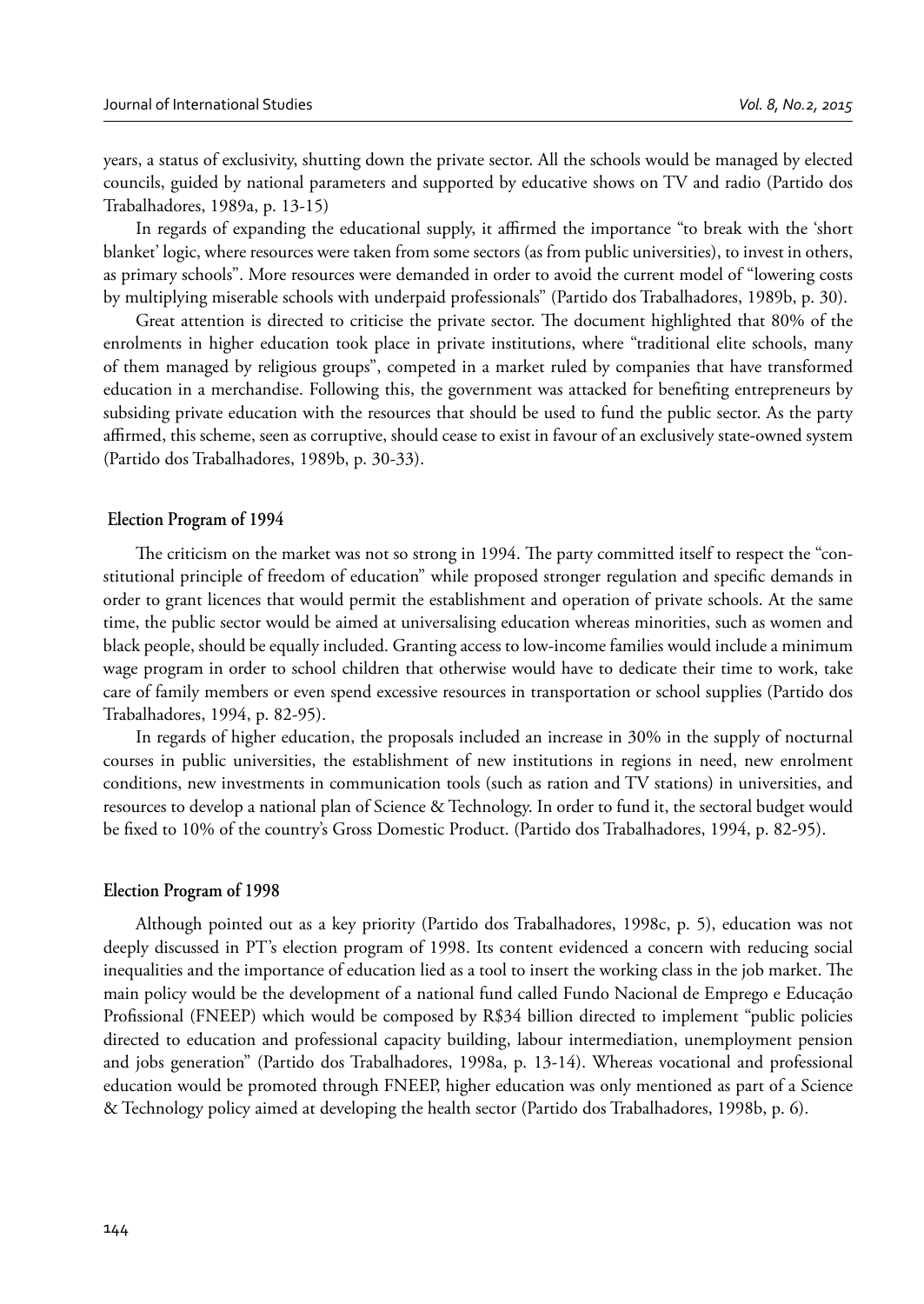#### **Election Program of 2002**

FNEEP was not a priority for PT in this period. It was transformed into a plan named as Plano Nacional de Emprego e Educação Profissional where vocational and professional schooling would be integrated with other initiatives to boost employment rates (Partido dos Trabalhadores, 2002b, p. 9-19). At the same time, the party affirmed that "education is not a simple way of labour dressage but a condition to citizenship" whereas the foci is not only professional schooling but also increasing the population's level of education (Partido dos Trabalhadores, 2002a, p. 9). In order to achieve this, higher education became a major concern.

A relevant influence was exerted by the "Letter to the Brazilian people" (Silva, 2002a) over the whole campaign speech. At a later moment, Lula affirmed that "not disregarding the complementary role of the private sector, I want to reaffirm my fundamental compromise with  $(...)$  the public school, from the kindergarten to the university" (Silva, 2002b, p. 6). It was a clear remark that he was still linked to his original ideas but, due to electoral reasons, had to accept the importance of the market (Miguel, 2006; Singer, 2010).

In another document destined to debate education policy a specific approach was outlined for higher education (Partido dos Trabalhadores, 2002c, p. 24-29). The public sector was evidenced as the main focus of the education policy: "our government will strive to expand places and enrolments in higher education, specially public one" (Partido dos Trabalhadores, 2002c, p. 26). Nevertheless, a clear policy was designed to boost the private sector. While the current student loan program (Fundo de Financiamento Estudantil - FIES) was considered inefficient, PT suggested that it should be improved, expanded and integrated with a scholarship program, namely Programa Nacional de Bolsas Universitárias, aimed at unfilled vacancies in private universities.

#### **Overall**

Evaluating all the election programmes from 1989 to 2002, it was possible to underline nine major proposals directly linked to higher education, as follows: (a) universal access to education; (b) exclusively public education; (c) to cease with subsidies to private institutions; (d) to increase education's budget; (e) to respect the freedom of education; (f) to expand access to public universities; (g) to expand the student loans supply; and (h) to offer scholarships in private institutions. Table 1 evidences these nine proposals, while identifying if they were mentioned ("Yes"), not mentioned ("No") or indirectly mentioned ("Ind").

Table 1

|                                                     | 1989 | 1994 | 1998 | 2002 |
|-----------------------------------------------------|------|------|------|------|
| (a) Universal access to education                   | Yes  | Yes  | Ind  | Ind  |
| (b) Exclusively public education                    | Yes  | No   | No   | No   |
| (c) To cease with subsidies to private institutions | Yes  | No   | No   | No.  |
| (d) To increase education's budget                  | Yes  | Yes  | Yes  | Yes  |
| (e) To respect the freedom of education             | No   | Yes  | Yes  | Yes  |
| (f) To expand access to public universities         | Yes  | Yes  | Yes  | Yes  |
| (g) To expand the student loans supply              | No   | No   | No   | Yes  |
| (h) To offer scholarships in private institutions   | No   | No   | No   | Yes  |

Major PT's proposals from 1998 to 2002 linked to higher education.

Source: designed by the author.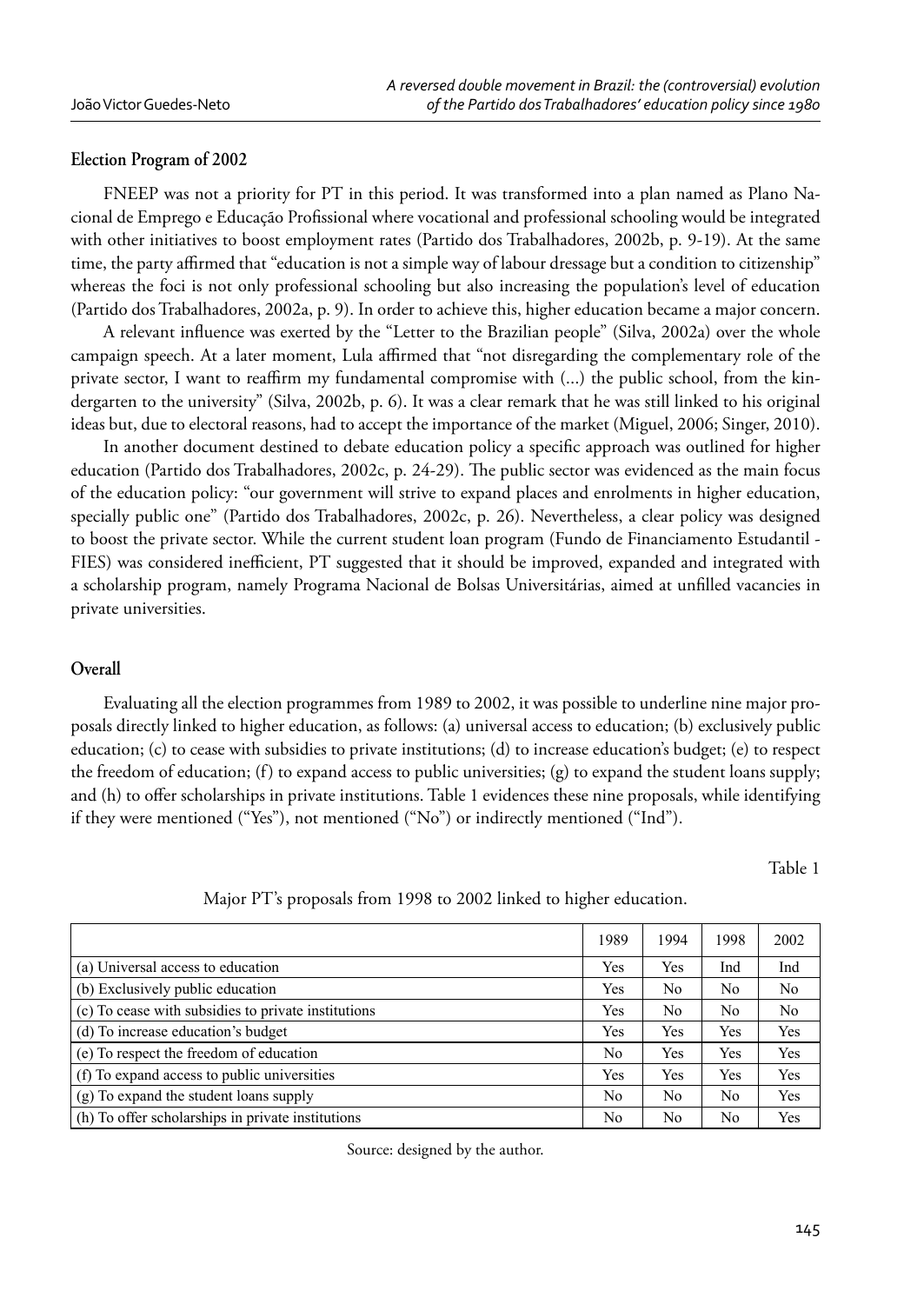As shown, while some of the proposals were mentioned in all the programmes, others were controversial throughout the years. The main consensuses were the increase of education's budget and the expansion of the access to public universities. Indirectly, granting universal access to education was also a constant. On the other hand, while in 1994 the party wanted to cut all the ties with the private sector, it has started admitting the existence of private institutions in 1998 and, in 2002, included as a major proposal benefits such as student loans and scholarships to the ones enrolled in private schools. The shift also reflects the differences between the party's Marxist manifesto from 1980 and Lula's pro-market letter from 2002. Still, the link with the proletariat is clear as even the pro-market proposals were aimed at granting accessed to low-income people.

# **PT'S HIGHER EDUCATION MAJOR POLICIES**

In 2002, PT managed to reach the presidency office defeating the social democratic candidate being voted by 52.893.364 citizens (Tribunal Superior Eleitoral, 2003, p. 89). The party also won the presidential elections of 2006 and 2010. In order to discuss the practical outcomes of the proposals for higher education discussed before, two policy groups will be specified as a summary of Table 1:  $(1)$  the expansion of public education, related to items (a), (b), (d) and (f); and (2) the access to private education, in regards of (a), (b), (c), (d), (e), (g) and (h). "Exclusively public education" and "to respect the freedom of education" were included in both groups.

The first group comprehends the trial to implement a compulsory contribution deducted from the salaries of professionals graduated in public universities and the public sector's expansion program named Programa de Apoio ao Plano de Reestruturação e Expansão das Universidades Federais (REUNI). The second group includes the reform of the Fundo de Financiamento Estudantil, which regards student loans, and the Programa Universidade Para Todos, related to scholarships.

#### The expansion of public education

The first dilemma faced by PT's Minister of Education, Cristovam Buarque, when the party got to power in 2003 was the difficulty to adjust the federal budget to fund the expansion of State-owned universities. Some heterodoxal alternatives were brought to the table to settle the issue. As Constantino (2003) affirms, one of them was supporting a bill aimed at establishing a compulsory contribution from professionals formerly graduated from public universities who earn a certain income. It would be collected through the income tax and delivered to a specific fund destined to invest in public institutions of higher education. In December of the same year, the bill received the support of 211 congressmen to be discussed in the Chamber of Deputies (Salomon, 2003). Due to popular pressure, such as from the União Nacional dos Estudantes (Folha de São Paulo, 2003), it was not approved and Cristovam Buarque left the seat on January  $27<sup>th</sup>$ , 2004.

Funding education was still a problem and its relative index, when compared to the GNP, even shrinked in 2004 and 2005. As Graphic 1 shows, the investment started to grow reaching a maximum of 6,1% of the GNP in 2011. Although higher than in 2002 when Fernando Henrique Cardoso left the presidency, the budgets set by the Partido dos Trabalhadores were still far from the 10% proposed in 1994.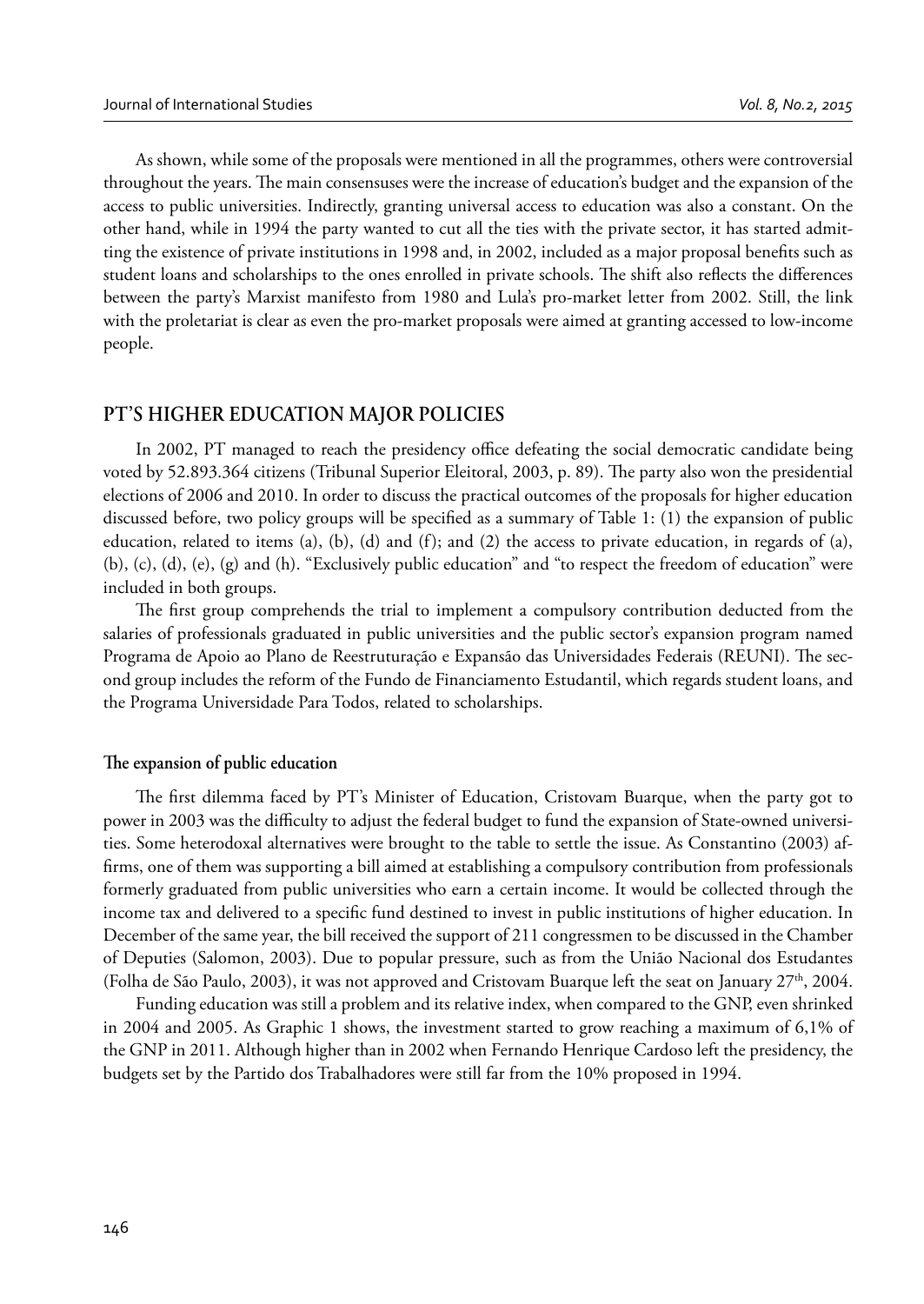

**Graphic 1. Historical estimation of the public investment in education over the GNP (2002-2011).** Source: INEP, 2013. Designed by the author.

In the middle of 2005, Fernando Haddad was nominated Ministry of Education and managed to expand both the budget and the number of enrollments in higher education institutions by creating, among others, the Programa de Apoio a Planos de Reestruturação e Expansão das Universidades Federais (REUNI).





REUNI targeted at expanding the access to public higher education mainly by creating new courses and expanding both the physical and the academic structure of public institutions. Although the Ministry of Education made it optional to universities to adopt the program or not, authors such as Chaves and Araújo (2011) suggests that rectors felt obligated to adhere in order to maintain their budgets. The authors' opinion is that the program indeed boosted the access to these institutions, but has done so by endangering teaching and learning conditions. Howsoever, as Graphic 2 shows, there was an increase of 79,93% in the number of enrolments in federal universities from 2003 to 2011.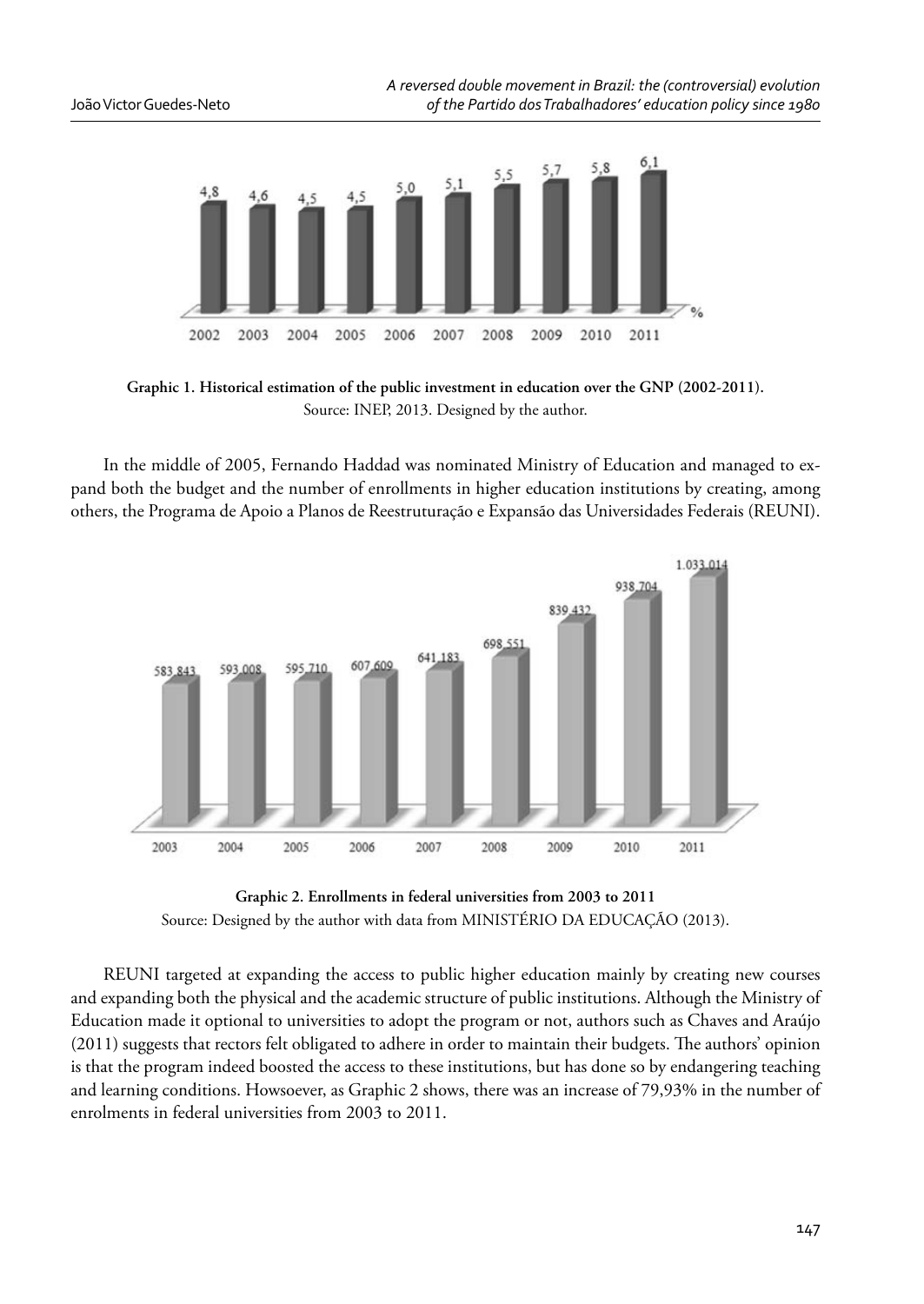Table 2

| Proposal                                | Specific Policy | <b>Status</b>                                                                                  |
|-----------------------------------------|-----------------|------------------------------------------------------------------------------------------------|
| Universal access to education           |                 | Continues as an objective, though not achieved in<br>higher education.                         |
| Exclusively public education            |                 | The idea was abandoned.                                                                        |
| To increase education's budget          |                 | Ministry of Education's budget relation with total<br>GNP was increased by 32,61% (2003-2011). |
| To expand access to public universities | <b>REUNI</b>    | Increase of 79,93% in the number of enrollments in<br>federal universities (2003-2011).        |

Proposed and Implemented policies in public higher education

Source: designed by the author.

Following the above mentioned policies and its respective proposals drawn out through Table 2, it is possible to compare what were the main ideas of the Partido dos Trabalhadores before it got to power and what it has done in regards of public higher education since the party took the presidential office. While the universal access to education was a clear objective, the method of making it through an exclusively public system was abandoned. Still, the public sector was considerably increased in both its budget and the number of enrolment in federal universities. The proportion of 10% of education budget over total GNP was not achieved.

Even if the party's manifesto (Partido dos Trabalhadores, 1980) didn't include any specific proposal for the sector, it is possible to link the previously mentioned policies to it, as they targeted the State's size growth while granting benefits to the working class by expanding the access to free services. Likewise, the party tried to create a social contribution that would not affect low-income citizens. It was not approved - and the reason may even lie inside the party - but the intention to distribute income and expand the public sector was shown by promoting the idea. A controversy lies in the fact that the expansion of public universities was not done in a way to restrict - or eliminate - the growth of the private sector. This issue would betterly match with the "Letter to the Brazilian people" (SILVA, 2002) than with its original manifesto (PARTIDO DOS TRABALHADORES, 1980).

#### The access to private education

As the Partido dos Trabalhadores had recognized in 2002 that it was not possible to provide universal access to higher education through an exclusively public system, it directed its efforts to grant access to tertiary schooling through private universities. Two main paths were followed: expanding an already existent student loans program, the Fundo de Financiamento Estudantil; and creating a scholarship policy, the Programa Universidade Para Todos.

The idea of granting loans to private universities' students was not recent when PT was elected. It was first established in 1975 through the Programa de Crédito Educativo (CREDUC) which aimed to grant resources from public and private banks to finance seats in private institutions of higher education. It was further reformed in 1993, when the public bank Caixa Econômica Federal became its only grantee. In 1999, president Fernando Henrique Cardoso instituted FIES as CREDUC's successor aiming at offering a financial support up to 70% of the tuition fee to students enrolled in private universities positively evaluated by the government. In 2007, during PT's term, it was reformed once again, expanding the funding to 100% of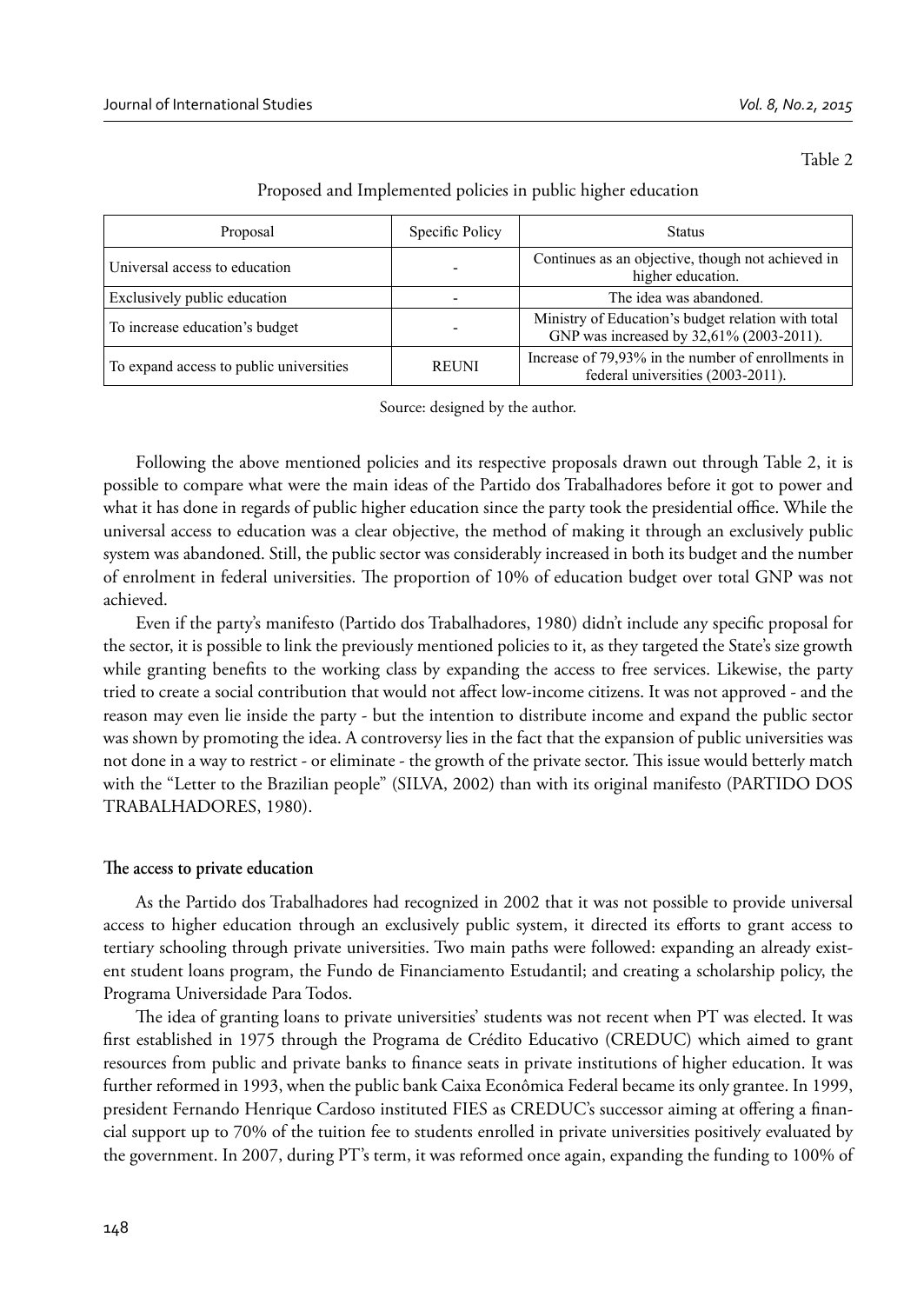the tuition fees (Oliveira and Carnielli, 2010). Another change was the reduction of the interest rate from 6,5% to 3,4% per year (Senado Federal, 2013).



**Graphic 3. Student loans conceded through FIES from 1999 to 2012** Source: designed by the author with data from MINISTÉRIO DA EDUCAÇÃO (2013) and SENADO FEDERAL (2013).

Graphic 3 evidences the evolution of the number of loans conceded to students through FIES. It has decreased significantly from 2005 to 2009 due to PROUNI's uprise, as the scholarship program represented a better option to low-income students. Since 2010 FIES was marked by a significant ascension, achieving a number of contracts 729,58% higher than in 2003 when the party came to power. It was a clear outcome of the reform implemented by the Ministry of Education in 2010.

An innovation in partnering with the private sector was launched right after the minister Cristovam Buarque left his seat to Tarso Genro. Announced in January, 2005, as a federal decree, PROUNI was approved by the Congress in January, 2005. It was proposed to offer full and partial tuition fee exemptions to low income students who wished to develop higher education studies in private universities. The funding would not come directly from the State, or partner banks such as FIES, but as tax deductions conceded to the adherent universities (Brazil, 2005). From 2005 to 2013, 1,930,312 tuition fee exemptions (among full and partial ones) were granted through this policy (PROUNI, 2013) reaching a number even bigger than FIES, if summing up all the benefited students since 1999.

The relationship between FIES' shrinkage and PROUNI's ascension becomes even clear with Graphic 4 as it evidences an abnormal growth from 2005 to 2009, until its relative stagnation when FIES was reformed. Even though in 2012 the number of benefited students was higher in FIES than in PROUNI, the total number of scholarships granted shows that it was the main policy linking the State with private institutions. Data collected through a national survey done in 2010 shows that 61% of the interviewed knew about PROUNI and the large majority  $(84,2%)$  was in favour of increasing the number of benefited students (IPEA, 2011).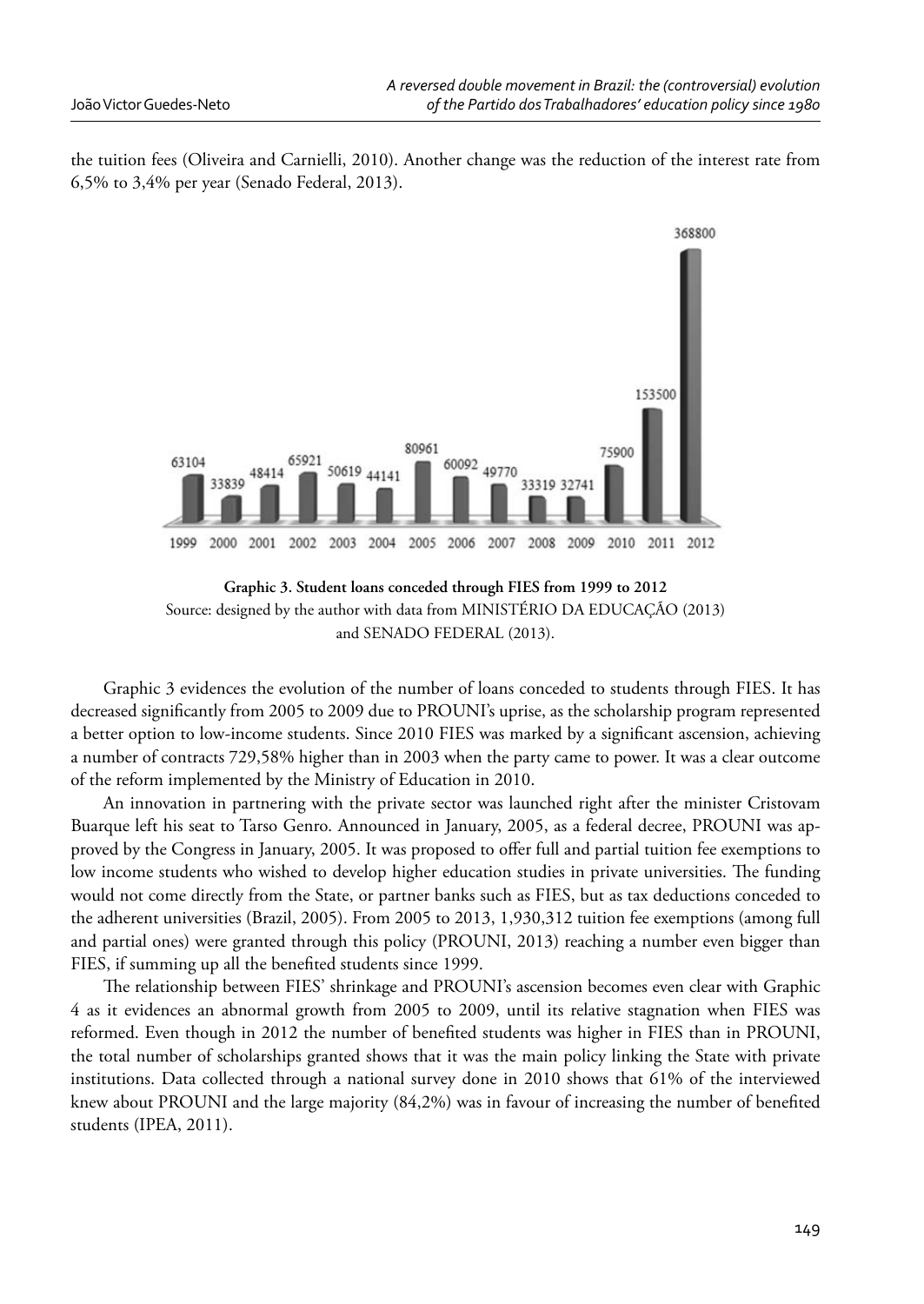

**Graphic 4. Partial and full scholarships conceded through PROUNI from 2005 to 2013** Source: designed by the author with data from BRAZIL (2005).

Table 3

| Proposed and Implemented policies in private education. |  |  |
|---------------------------------------------------------|--|--|
|---------------------------------------------------------|--|--|

| Proposal                                        | Specific Policy | <b>Status</b>                                                                                                 |
|-------------------------------------------------|-----------------|---------------------------------------------------------------------------------------------------------------|
| Universal access to education                   |                 | Continues as an objective, though not achieved<br>in higher education.                                        |
| Exclusively public education                    |                 | The idea was abandoned.                                                                                       |
| To cease with subsidies to private institutions |                 | The opposite was implemented.                                                                                 |
| To increase education's budget                  |                 | Besides increasing the budget, new funding<br>alternatives were created, such as loans and tax<br>exemptions. |
| To respect the freedom of education             |                 | The promotion of the private sector evidenced<br>the implementation of this proposal.                         |
| To expand the student loan supply               | <b>FIES</b>     | The program had been reformed and grew<br>729,58%.                                                            |
| To offer scholarships in private institutions   | <b>PROUNI</b>   | A total of 1,930,312 scholarships were granted<br>until 2013.                                                 |

Source: designed by the author.

In regards of the Partido dos Trabalhadores' efforts in the linkage of public and private agents in education, Table 3 compares what had been proposed by the party since 1989 and what was implemented when it took the presidency office. "Universal access to education" and an "exclusively public education" kept the same as shown in Table 2. "To cease with subsidies to private institutions", closely related to the previous items, was not only abandoned, but the opposite was implemented through FIES and PROUNI. These two programs were funded by alternatives means, as loans and tax exemptions do not come directly from the Ministry of Education's budget. Furthermore, they are a clear evidence of the respect to the constitutional principle of freedom of education and represent the implementation of proposals aimed at both expanding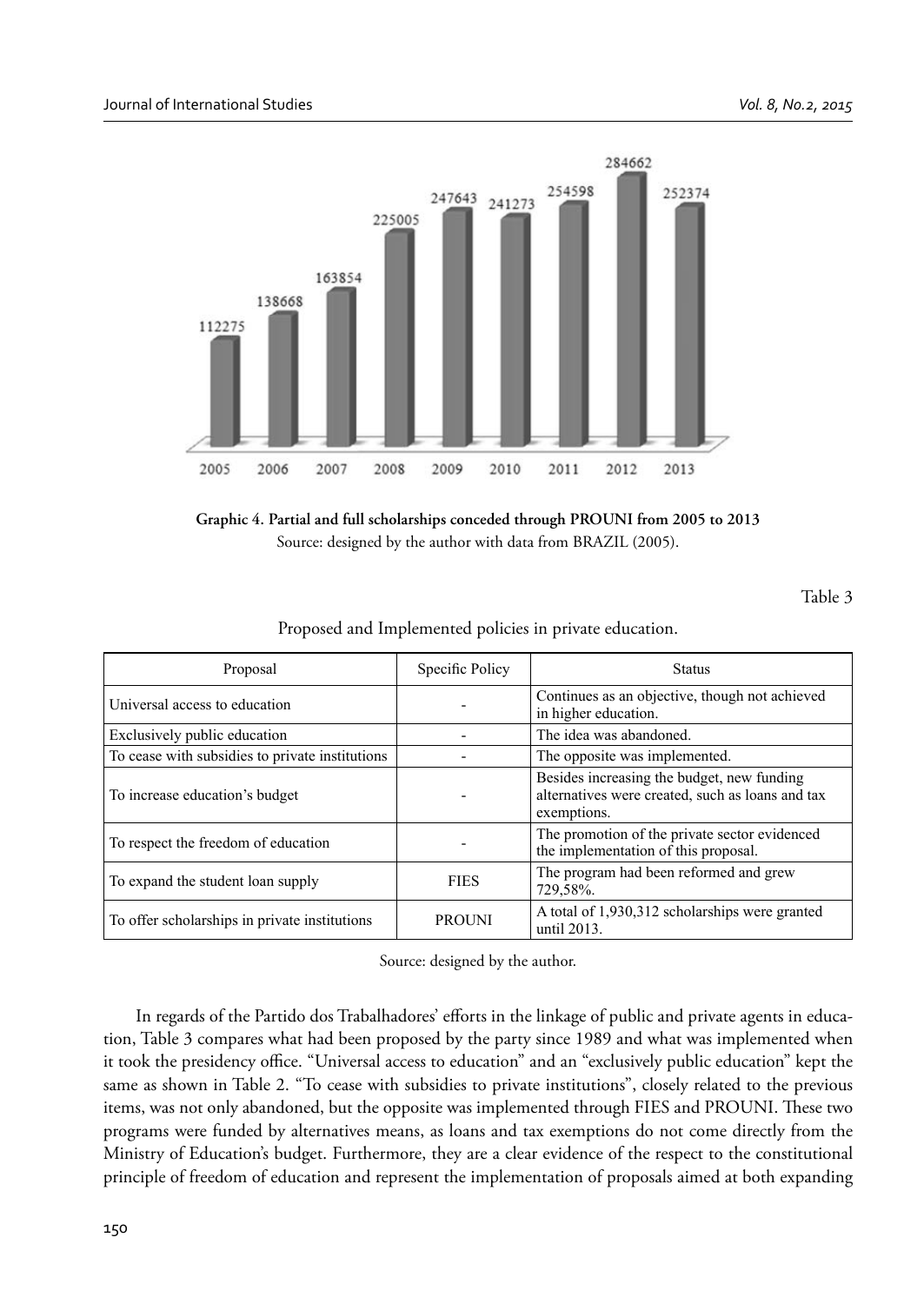|                         | A reversed double movement in Brazil: the (controversial) evolution |
|-------------------------|---------------------------------------------------------------------|
| João Victor Guedes-Neto | of the Partido dos Trabalhadores' education policy since 1980       |

the student loan supply - through a reform that boosted the program in 729,58% since PT came to power - and offering scholarships in private institutions - summing up a total of 1,930,312 benefited students.

The promotion of private education goes against both the party's manifesto (Partido dos Trabalhadores, 1980) and its proposals for 1989 (Partido dos Trabalhadores, 1989a; Partido dos Trabalhadores, 1989b). While in 1980 the party aimed to promote a rupture with the market's hegemony, during its government the private sector increased the number of enrolments by 78,15% as Graphic 5 shows.



**Graphic 5. Enrolments in private and federal universities from 2003 to 2011** Source: designed by the author with data from Ministério da Educação (2013).

Graphic 5 shows that public universities have managed to grow under PT's administration, but a simple comparison evidences who is the main agent in the Brazilian education: dividing the number of enrolments in federal universities by the ones in private institutions, the ratio has not exceeded 21% from 2003 to 2011. Governmental intervention through FIES and PROUNI has surely played an important role in building this fact.

# **THE BRAZILIAN DOUBLE MOVEMENT**

There was a clear change in the Partido dos Trabalhadores' behaviour, as it started as a genuinely working class party pursuing a Marxist society ruled by the proletariat and ended up almost doubling the higher education private sector during its presidential administration. Still, it would not be correct to affirm that the party's ideology has changed as original proposals related to expanding the number of enrolments in public universities were implemented. Furthermore, as Singer (2010) affirmed, the party keeps promoting, at least internally, Marxism.

It is possible to infer that whereas the party behaved as a genuinely socialist actor during its first candidacy, it has explored a potential linkage with the market mainly since 2002, when it has drastically changed its proposals not only through its election program but also within the "Letter to the Brazilian people" (Silva,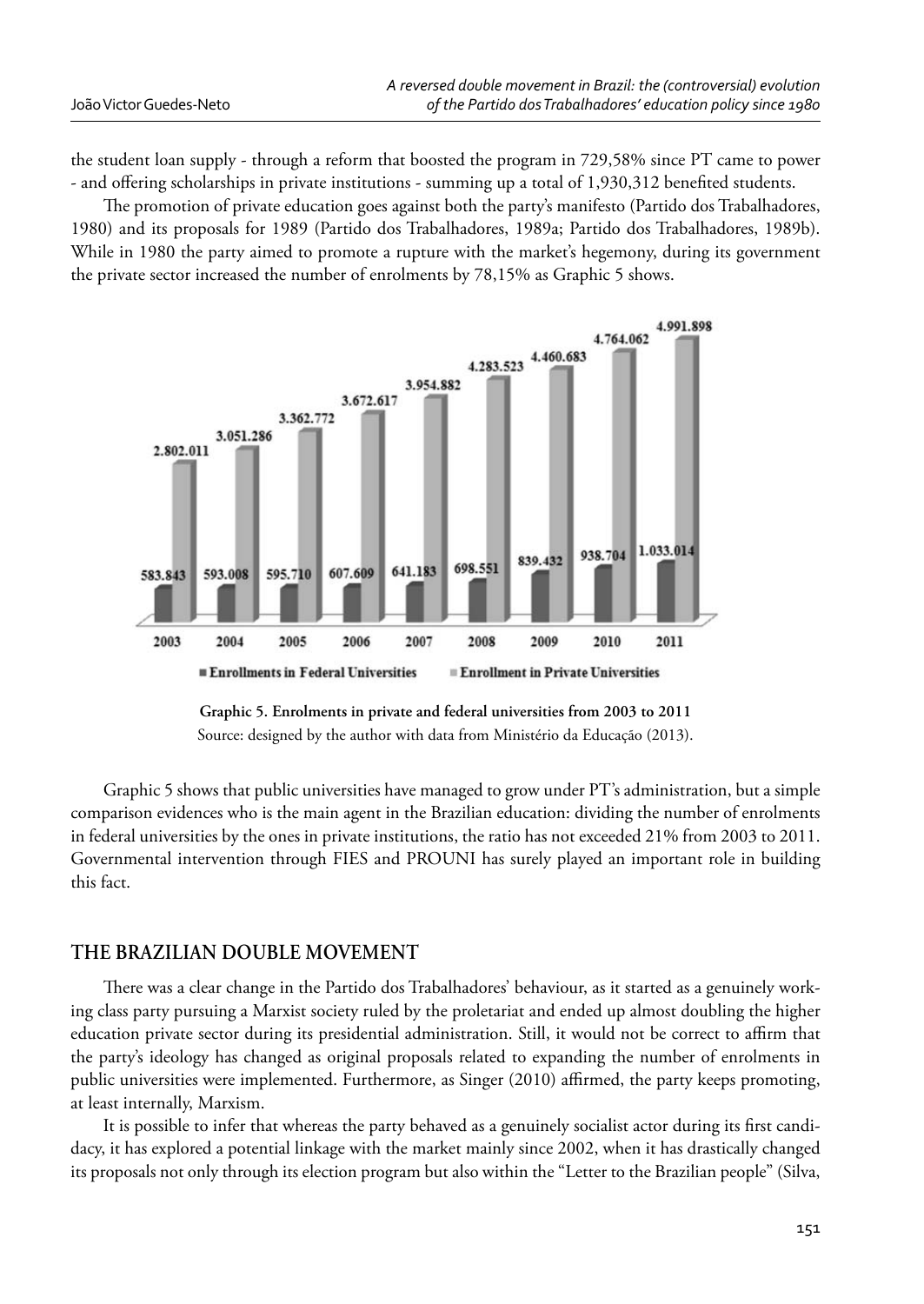2002a). Since this year, the party has started dealing with political forces other than the working class as a way of boosting its votes and reaching the presidency. The same behaviour took place once the Partido dos Trabalhadores was elected, what is shown by FIES and PROUNI.

It is true that both policies were implemented aiming to grant access to education for low-income families (Carvalho, 2006), what matches with the working class' interests in a scenario where the public sector was not able to grow fast enough to promote the inclusion of the current generation. On the other hand, alternative studies suggest that they were either a step toward higher education privatisation (Mancebo, 2004) or the result of an intense dialogue with lobbyists that represented private sector interests (Catani et al., 2006; Guerra and Fernandes, 2009).

Although it is difficult to deny that neither FIES nor PROUNI would be accepted by the Partido dos Trabalhadores in the 1980's and 1990's, as its own election programmes used to blame the State linkage with the market; the party would not be able to grant enough benefits to the working class otherwise. Also it is difficult to assume that PT would have been elected in 2002 or continued in the office if it was not counting on the political strength of the private sector.

Our conclusion, in regards of the previously proposed question, is that Partido dos Trabalhadores' higher education policies and behaviour have proved that it is feasible to affirm that the double movement may take place in a working class administration as a way of consolidating a worker's party dominance.

Final remarks

Polanyi's idea of a double movement regarded the use of interventionism by the bourgeoisie to sustain its dominance over the working class. Our objective was not a regular revisiting exercise, but a reversing one. Confirming our hypothesis that it has indeed taken place into a working class administration does not denigrate the proletariat's rise. It evidences the need of dialogue in the public sphere.

Setting the Partido dos Trabalhadores as a proxy helped at reaching our objective once it has been in power for a significant period and different authors consider it a unique case in keeping strong ties with the working class throughout the years. Different views may exist, but the analysed documents lead us to infer that the party's shift was not an ideology change but a rational dialogue with the private sector that has started since the party was not being able to reach the country's presidency. We strongly support further studies considering different political parties as the object.

Lastly, the choice of higher education policy as our object influenced the paper's outcome as even the party has admitted the difficulty to implement a purely public system which could be accessible to all the population. Further studies should also be done in other areas of public policy. Although they will not affect our result - as our goal was to find at least a single case of double movement in a working class administration - a different outcome would show the existence of cases where the double movement does not take place.

# **ACKNOWLEDGMENT**

The author would like to thank the Fundação de Amparo a Pesquisa do Estado de Minas Gerais (FAPEMIG) for funding this research, and Prof. Dr. Luiz Antônio Staub Mafra (Universidade Federal de Alfenas, Brazil) and the anonymous reviewer for their essential contributions.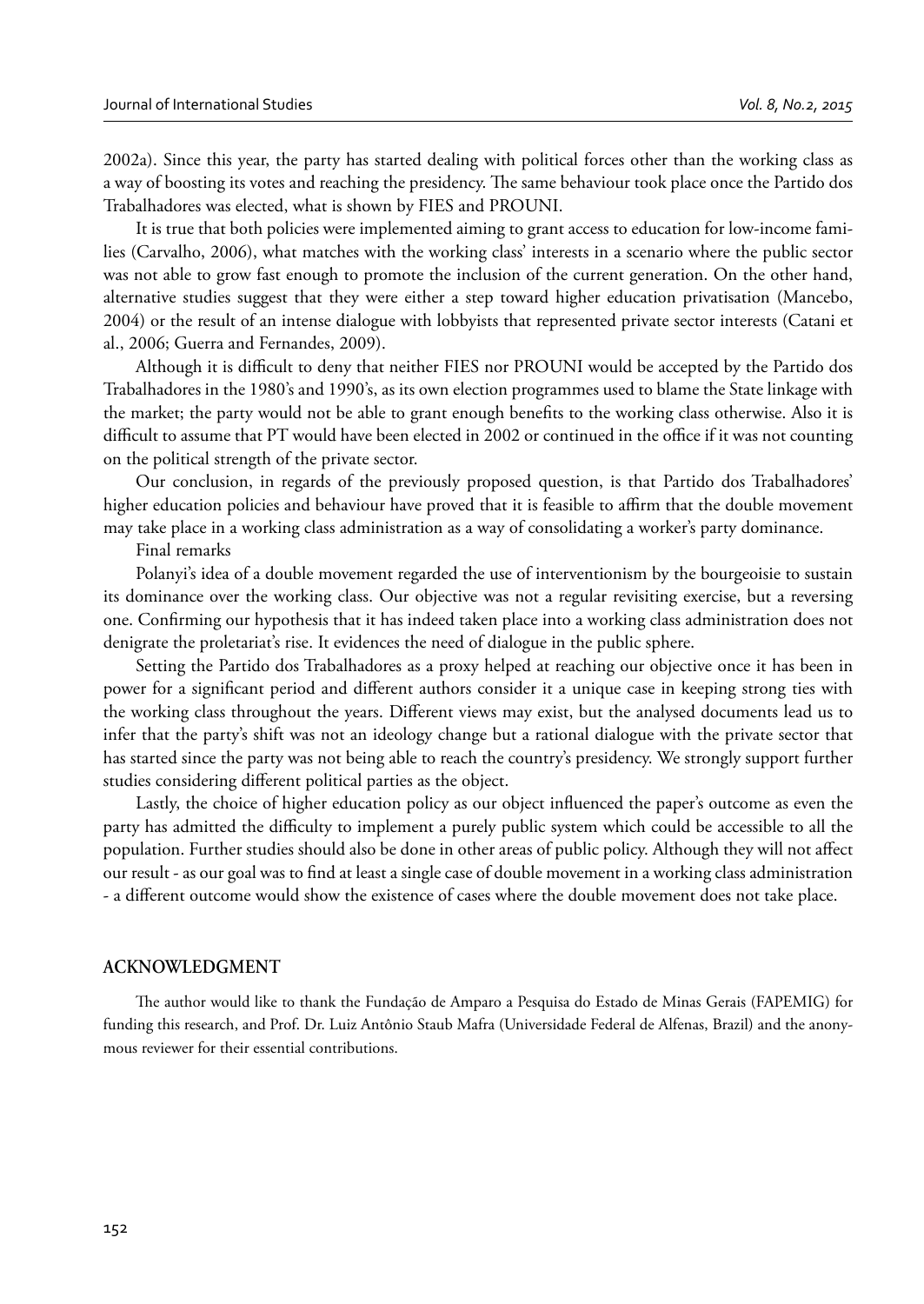# **REFERENCES**

*Bases do programa de governo*, (1994) Available at <http://mxhero.inova.net:8080/fi leserver/v2/downlo

ad?id=4B518456A69CC51F2BF00CCC0F8800B6&type=2>. Referred on 06 Dec. 2013.

- Bardin, L. (2013), *L'analyse de contenu*, Paris: Presses Universitaires de France.
- Bastiat, F. (2007), *The Law*, Auburn: Ludwig von Mises Institute.
- Beckert, J. (2007), The great transformation of embeddedness: Karl Polanyi and the New Economic Sociology, Max-*Planck-Institut fur Gesellschaftsforschung Discussion Paper* 07/1.
- Ben-Porat, G. (2005), A New Middle East? Globalization, peace and the 'Double Movement'. *International Relations*, vol. 19, n. 1, p. 39-62.
- Brasil (2005), *Lei Federal No 11.096*, 13 Jan. 2005. Available on <http://prouniportal.mec.gov.br/index.php?option=com\_ docman&task=cat\_view&gid=31&Itemid=122&limitstart=10>. Referred on 28 nov. 2013.
- Carvalho, C. (2006), O PROUNI no governo Lula e o jogo político em torno do acesso ao ensino superior, *Educação & Sociedade*, vol. 27 n. 96.
- Catani, A.; Hey, A.; Gilioli, R. (2006), PROUNI: democratização do acesso às instituições de ensino superior?, *Educar*, vol. 28, pp. 125-140.
- Chaves, V.; Araújo, R. (2011), Política de expansão das universidades federais via contrato de gestão uma análise da implantação do REUNI na Universidade Federal do Pará, *Universidade e Sociedade*, vol. 48, pp. 64-75.
- Constantino, L. (2003), Ministro quer taxar ex-universitários, *Folha de São Paulo*, 04 Jun. 2003. Available at <http:// www1.folha.uol.com.br/fsp/cotidian/ff0406200323.htm>. Referred on 11 Dec. 2013.
- Folha de São Paulo (2003). UNE afirma ser contra proposta de contribuição, Folha de São Paulo, 17 Dec. 2003. Available at <http://www1.folha.uol.com.br/fsp/cotidian/ff 1712200302.htm>. Referred on 11 Dec. 2013.
- Guerra, L.; Fernandez, A. (2009), O processo de criação do Programa Universidade para Todos (PROUNI): interesses e escolhas no Congresso nacional, *Revista Política Hoje*, vol. 18, n. 2, pp. 280-305.
- Habermas, J. (1991), *The structural transformation of the public sphere: an inquiry into a category of bourgeois society*, translated by Thomas Burger, Cambridge: MIT Press.
- INEP (2013), Indicadores Financeiros Educacionais. Available at <http://portal.inep.gov.br/indicadores-financeiroseducacionais>. Referred on 27 Dec. 2013.
- IPEA (2013), Sistema de indicadores de percepção social Educação. Available on http://prouniportal.mec.gov.br/images/arquivos/pdf/ipea\_sips\_educacao.pdf. Referred on 28 nov. 2013.
- Levien, M. (2007), India's double-movement: Polanyi and the National Alliance of People's Movements, *Berkeley Journal of Sociology*, vol. 51, pp. 119-149.
- Ministério da Educação. Programa de financiamento já atendeu 760 mil estudantes. *Portal do MEC*, 14 Mar. 2013. Available at <http://portal.mec.gov.br/index.php?option=com\_content&view=article&id=18515:programa-defi nanciamento-ja-atendeu-760-mil-estudantes-&catid=372&Itemid=86>. Referred on 11 Dec. 2013.
- Mancebo, D. (2004), "Universidade para Todos": a privatização em questão, *Pro-Posições*, vol. 15 n. 3-45, pp. 75-90.
- Miguel, L. (2006), From equality to opportunity: transformations in the discourse of the Workers' Party in the 2002 elections. *Latin American Perspectives*, vol. 33, n. 4, pp. 122-143.
- Ministério da Educação (2013). *Sistema Integrado de Monitoramento, Execução e Controle*: Painel de Controle do MEC. Available at <http://simec.mec.gov.br>. Referred on 27 Dec. 2013.
- Munck, R. (2010), Globalization and the Labour Movement: Challenges and Responses, *Global Labour Journal*, vol. 1, n. 2 pp. 218-232.
- Neale, W. (1990), Karl Polanyi and American Institutionalism: a strange case of convergence. In: Kari Levitt (Ed.), *The life and work of Karl Polanyi*, Monteral: Black Rose, pp. 145-151.
- Oliveira, Z.; Carnielli, B. (2010), Fundo de Financiamento ao Estudante do Ensino Superior (FIES): visão dos estudantes, *Jornal de Políticas Educacionais*, vol. 7, pp. 35-40.